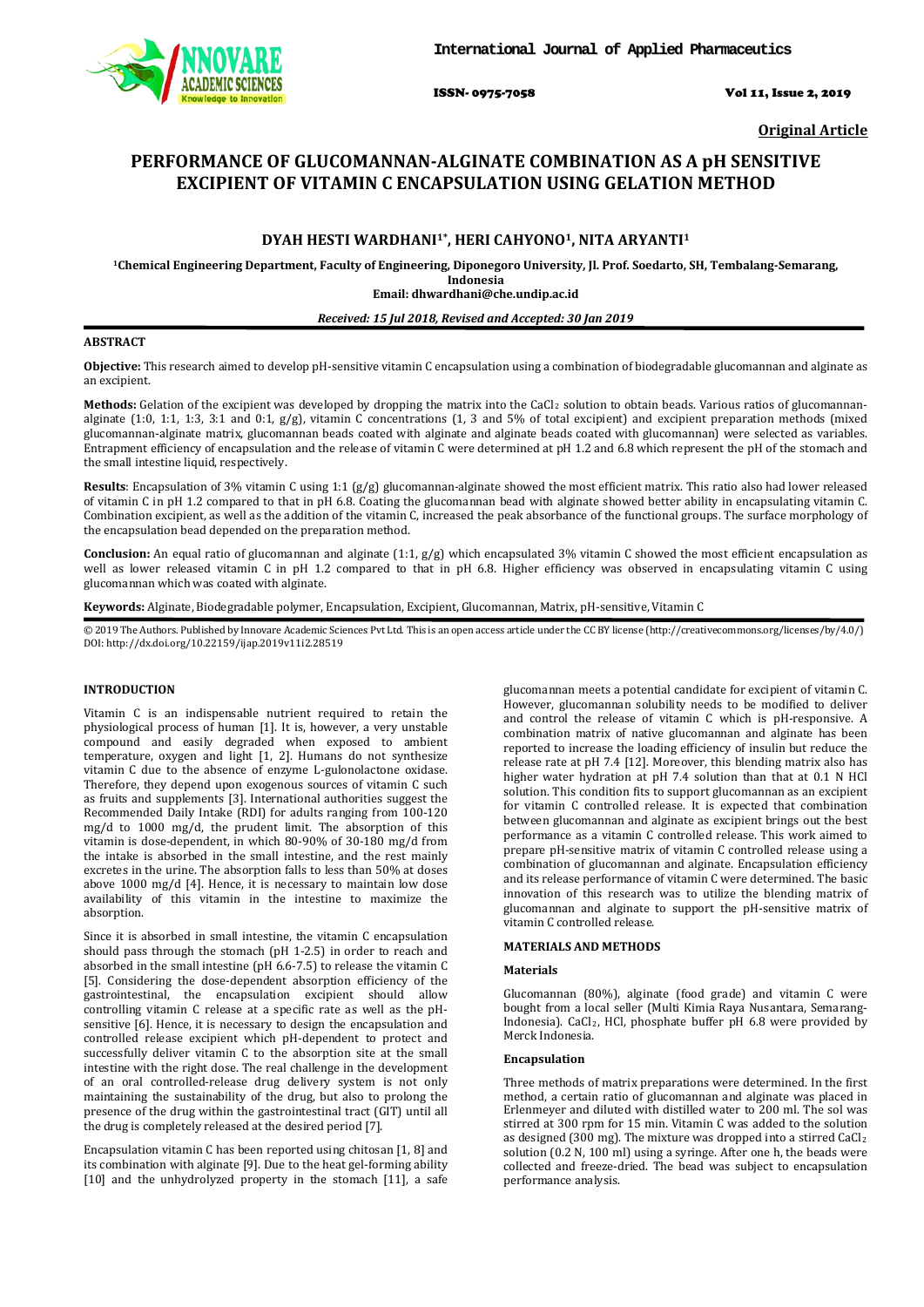The second and the third methods of encapsulation preparations were conducted to observe the effect of the coating of vitamin C bead on its characteristics. An excipient ratio obtained from the first method which provided the highest entrapment efficiency was used to evaluate the coating effect. A sole matrix, either glucomannan or alginate, and vitamin C were diluted together in 200 ml distilled water. After dropping in the CaCl<sub>2</sub> solution, the beads were collected and dried. These dried beads were subsequently suspended to 200 ml of the other sole excipient solution and followed with the dropping process. The beads were collected and freeze-dried. All the methods were repeated three times.

#### **Vitamin C entrapment efficiency**

Entrapment efficiency was defined as the amount of vitamin C that successfully entrapped in the excipient. The bead (3 mg) was diluted with 10 ml of distilled water. After centrifugation, the supernatant was read at 266 nm of spectrophotometer UV-Vis. The absorbance was compared to vitamin C standard curve. The efficiency was calculated base on the actual amount of vitamin C found in the bead (*L*) divided by the amount of vitamin C added in the encapsulation process (*Lo*) (1).

$$
Entrapment efficiency of vitamin C = \frac{L}{LQ} x 100\% \dots (1)
$$

#### **The release of vitamin C**

The release of vitamin C was modified from the method of Desai *et al.* [13]. The release was determined at two-pH solutions of 37 °C and stirrer at 50 rpm. The bead (30 mg) was diluted in pH 1.2 of HCl solution (8 ml, 0.1 M) which represent pH of stomach liquid. The same weight of the bead was diluted in the phosphate buffer solution (pH 6.8) which represent the small intestine liquid. One ml of each solution was taken and diluted necessarily before the absorbance reading using spectrophotometer UV-VIS at 266 nm. The concentration of vitamin C was compared to the standard curve of vitamin C. The release of vitamin C represents an accumulation of released vitamin C in a particular period.

#### **Functional groups and morphology**

The functional groups and surface morphology of the bead were determined using IR Prestige Shimadzu and FEI Inspect S50, respectively. The peaks of the groups were assigned with the literature data. The surface morphology was observed in a certain magnification.

## **RESULTS AND DISCUSSION**

Since vitamin C has a high solubility, the excess supply of this vitamin is discharged from the human body [14]. On the other hand, the human body lack of enzyme L-gulonolactone oxidase which produced vitamin C [15]. Hence, vitamin C needs to be encapsulated to manage its presence in the body. In this study, a combination of glucomannan and alginate was used as an encapsulant of vitamin C.

In this work, the ratio of glucomannan and alginate (1:0, 1:1, 1:3, 3:1 and 0:1, g/g), the concentration of vitamin C (1, 3 and 5% of total excipient weight) and the encapsulation method preparation were selected as variables. The encapsulated vitamin C was subject to the efficiency of encapsulation and the release of vitamin C, which determined at pH 1.2 and 6.8.

This work was conducted in 2 stages. In the first stage where the effect of the ratio of encapsulant and concentration of vitamin C was studied, both excipients and vitamin C were blended followed by the encapsulation process by dropping in CaCl<sub>2</sub> solution. The expected output of the first stage was the ratio and concentration of vitamin C which had high efficiency as well as supported the vitamin C protection in pH stomach and delivered the vitamin into the intestine sites.

The second stage focused on the effect of encapsulation preparation. Firstly, vitamin C was blended with one of the encapsulant material followed by dropping to CaCl <sup>2</sup> solution and drying process. The obtained beads subsequently were suspended to the other encapsulant suspension before dropping to the CaCl<sub>2</sub> prior to be freeze-dried to obtain the encapsulated vitamin C.



**Fig. 1: Effect of vitamin C concentration, the ratio of glucomannan-alginate and preparation methods on the encapsulation efficiency, \*results are expressed as mean±SD, n=3 (GM=glucomannan, AL=alginate)**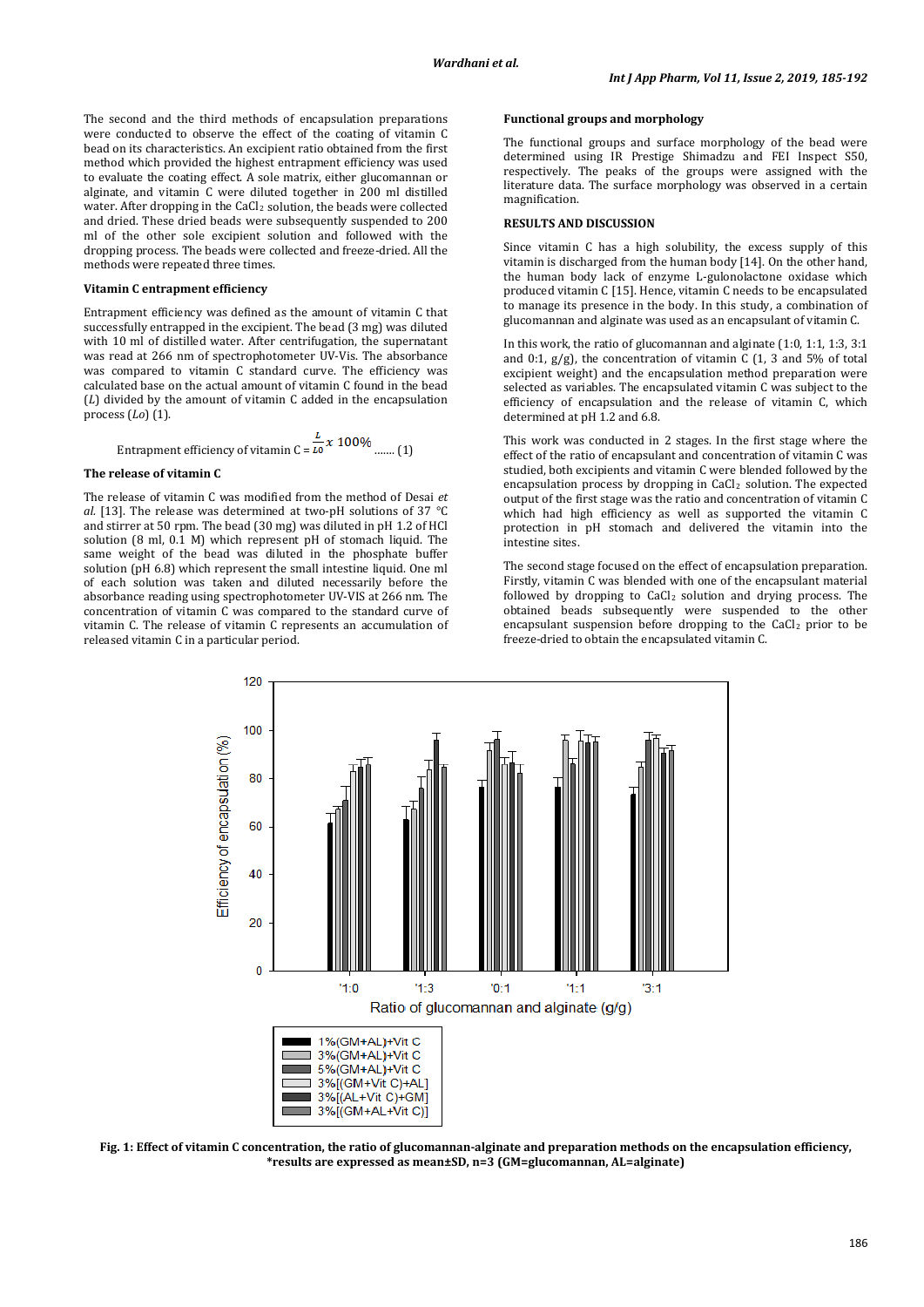#### **Entrapment efficiency**

The efficiency was described as the ability of the excipient to trap the active compound compared to the active compound added during the loading. Fig. 1 shows the ratio of combination excipient and the concentration of vitamin C affected the efficiency. The use of sole glucomannan as the excipient (1:0, g/g) resulted in lower efficiency. The sole alginate  $(0:1, g/g)$  showed higher efficiency than that of the sole glucomannan  $(1:0, g/g)$  in encapsulating 3% vitamin C. Native glucomannan did not form a gel. However, the glucomannan gel was induced by the alkaline condition. In this work, the glucomannan solution was dropped into CaCl<sub>2</sub> solution which could help in creating the gel by changing the glucomannan chain from semi-crimping to self-crimping. This crimping leads to self-aggregation between the molecules [16]. The gel properties themselves subject to deacetylation degree. Meanwhile, the alginate forms the beads prior to dropping into CaCl<sub>2</sub> solution which used as a crosslinking agent in this study. Alginate is negatively charged of polysaccharide which able to react with divalent cations, in this case, is Ca<sup>2+</sup>ions of CaCl<sub>2</sub> solution to produce a strong gel [17]. It seems that the gelation condition of this study implied better bead properties on alginate than that on glucomannan. Hence, more vitamin C was trapped in the gel as the alginate was crosslinked with a divalent cation to form a bead.

Fig. 1 shows changing the ratio of the matrix impacted to the efficiency. Changing the ratio of the excipient created different viscosities of the excipient, as also reported by Wardhani *et al.* [18]. Variation in viscosity could affect the gel formation of the excipients which in turn influences the size of the bead as well as the capability of the matrix to entrap the vitamin. Bhujbal *et al.* [19] reported viscosity of matrix and the size of the beads are among factors in determining the strength of alginate-based encapsulation. Glucomannan is a non-ionic polysaccharide which unable to form a strong gel in the presence of divalent ions. This inability could lead to release the vitamin C from the bead. As a result, the efficiency of vitamin C encapsulation decreased in a higher ratio of glucomannan.

Meanwhile, increasing alginate was expected to improve the crosslink densities, enhance mechanical strength and compactness of the bead. However, the inverse result was observed in this study. Alginate was reported to have porosities [20]. Hence, the loss of vitamin C from the bead could be due to the porosity of alginate. Increasing alginate concentration provided more porosity which facilitated more loss of vitamin C.

In general, a combination of this alginate with glucomannan in the same ratio (1:1, g/g) created a positive interaction and resulted in the highest efficiency (95.82%). This combination of the equal weight of polysaccharides allowed to form many hydrogen bonds which helped in entrapping vitamin C. The hydrogen bonds were not only formed intern of each molecule of glucomannan or alginate but also existed between these two polysaccharides. Zhen *et al.* [21] suggested a large number of hydrogen bonds could be created between glucomannan and alginate which mainly occurred between-OH on position C6 and C3 of mannose residues of glucomannan and C in position 2 and 3 of sodium alginate. The blending of glucomannan and alginate lead to a positive synergistic effect, because the chain segments of glucomannan surround the sodium alginate molecules spirally and irregularly, leading to the strong nonbonding intermolecular forces which tend to form stable conformations [21]. Hence, a similar ratio of combination excipient could contribute similar interaction in protecting and trapping vitamin C which results in higher encapsulate efficiency.

Increasing concentration of vitamin C in the matrix affected the encapsulation efficiency. Higher vitamin C concentration tended to increase the efficiency until in a certain condition the capacity of the matrix to entrap vitamin C reached the maximum. This could be due to unbalance interaction between the excipient and vitamin C which resulted in decreasing the efficiency. The initial concentration of encapsulated vitamin C is shown in table 1. A linear correlation between the active compound and the excipients was observed. Vitamin C is a polar organic compound which has hydroxyl groups

on its structure. These groups could interact and form hydrogen bonding with the glucomannan-alginate, hence, increase the efficiency of higher vitamin C concentration. However, encapsulation using ratio glucomannan-alginate 1:1 (g/g) had a lower efficiency than that of other ratios when the concentration of vitamin C was high (5%). This higher concentration allowed to interrupt more hydrogen bonding of the matrix and reduced entrapped vitamin C. The results suggested that the efficiency of encapsulation was not only relied on the excipient capability to entrap the amount of the vitamin C, but also the internal synergism of the excipients and the external interaction between excipient and the active compound. Moreover, the interaction between the excipient and the crosslinking agent could also contribute to the efficiency of encapsulation.

Comparison of encapsulation preparation method on the efficiency of 3% of vitamin C was illustrated in fig. 1, which shows all the efficiencies of various encapsulation methods were higher than 80%. There was no superior encapsulation method in term of efficiency. Overall, the first and second encapsulation method had better performance efficiency than that of the third method. The highest encapsulation efficiency (96.84%) was performed using the first method of the ratio of glucomannan-alginate  $3:1$  (g/g). This highest in efficiency could be in relation with its viscosity. Wardhani *et al.* [18] reported this 3:1 ratio of glucomannan-alginate has the highest viscosity compare to other ratios.

In this work, the gelation process was conducted by dropping the excipient solution into the CaCl <sup>2</sup> solution. Since alginate formed better gelation than glucomannan in CaCl<sub>2</sub>, hence coating the glucomannan encapsulation with alginate as the outer layer had helped to protect trapped vitamin C. When glucomannan was applied as an outer layer, higher alginate concentration has facilitated to trap more vitamin C in ratio 1:3  $(g/g)$  of glucomannanalginate. This result corroborated with previous research which found that alginate contributed to increasing the encapsulation efficiency [12]. However, more rigid and higher mechanical strength of the matrix was produced when the concentration of alginate was much higher than that of glucomannan. This efficiency was because only a certain amount of vitamin C can be absorbed into the matrix of alginate [22] and resulted in higher efficiency.

#### **Vitamin C release**

Another objective of this work was to maintain a low concentration of vitamin C existence in body liquid and less of the vitamin C excesses was discharged from the body. It was expected that the encapsulant protects the vitamin C from the digesting process in the stomach which has pH 1.2. Moreover, the encapsulant should be able to deliver vitamin C to the small intestine where the vitamin is absorbed via a sodium-dependent active transport mechanism. The absorption efficiency gradually decreases at higher intakes of vitamin C [4].

The release performance of vitamin C encapsulation in 2-pHs is presented in fig. 2. In general, the release of vitamin C was pHdependent. Higher concentrations of vitamin C were released at pH 1.2 (fig. 2-top) than those at pH 6.8 (fig. 2-bottom).

Fig. 3 illustrates the accumulation of released vitamin C at various vitamin C initial concentrations in which the releases were in line with release time. Higher concentration of the entrapped vitamin C led to increasing the release rate at both pHs. Hence, a lower initial concentration of vitamin C was preferred to reduce the release rate. Unfortunately, accumulation of release of 1% vitamin C was low in both pHs which were not a favor too. Encapsulation of 3% vitamin C showed the most compromise release in both pHs. This result shows that the excipient has a maximum loading capacity. Hence, in some points, increasing concentration of the active compound induced the release. This work suggested that 3% vitamin C could give a balance between high ability to trap and low release vitamin C. Among the ratios of glucomannan-alginate, the excipient of 3:1 (g/g) performed lower accumulation in pH 1.2 but reverse accumulation observed in pH 6.8. Hence, this ratio was used in the next step of the study which focused on the encapsulation preparation methods.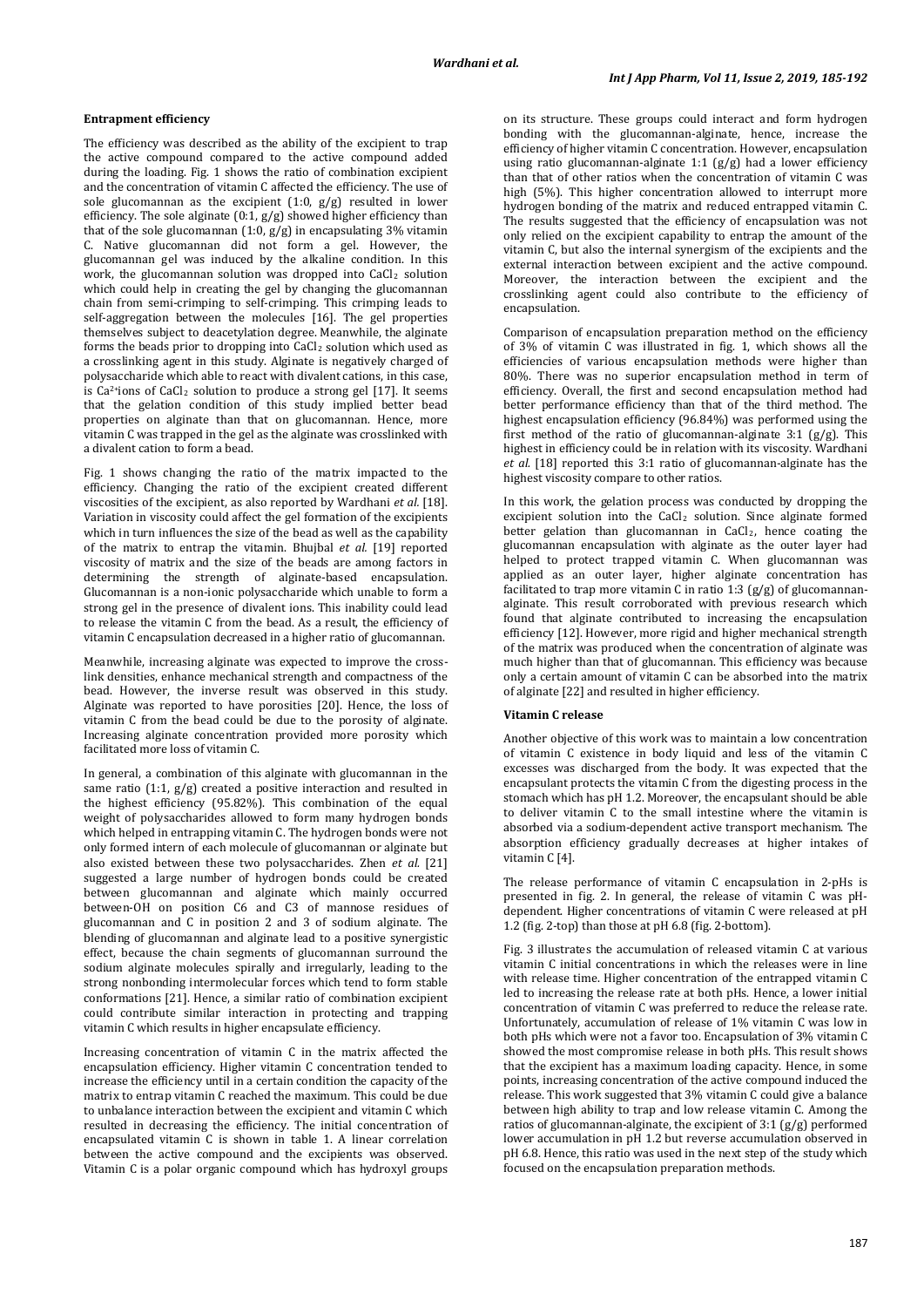

**Fig. 2: Effect of various ratio of combined matrix encapsulation on the release profile of vitamin C at pH 1.2 (top) and pH 6.8 (bottom), \*results are expressed as mean±SD, n=3**

| Table 1: The amount of encapsulated vitamin C (g) per batch for various variables |  |
|-----------------------------------------------------------------------------------|--|
|-----------------------------------------------------------------------------------|--|

| The ratio of glucomannan-alginate $(g/g)$ | Added vitamin $C(g)/batch$ | <b>Matrix preparation methods</b> | Entrapment vitamin C (g)/batch |
|-------------------------------------------|----------------------------|-----------------------------------|--------------------------------|
| 1:1                                       | 3                          | $(GM+AL+Vit C)a$                  | $2.87 \pm 0.52$                |
| 0:1                                       |                            |                                   | $2.75 \pm 0.48$                |
| 3:1                                       |                            |                                   | $2.54 \pm 0.27$                |
| 1:3                                       |                            |                                   | $2.02 \pm 0.58$                |
| 1:0                                       |                            |                                   | $2.02 \pm 0.36$                |
| 1:1                                       | $\blacktriangleleft$<br>Τ. |                                   | $0.76 \pm 0.18$                |
| 0:1                                       |                            |                                   | $0.76 \pm 0.20$                |
| 3:1                                       |                            |                                   | $0.73 \pm 0.12$                |
| 1:1                                       | 5                          |                                   | $4.31 \pm 0.78$                |
| 0:1                                       |                            |                                   | $4.86 \pm 0.94$                |
| 3:1                                       |                            |                                   | $4.80 \pm 0.36$                |
| 1:1                                       | 3                          | $(GM+Vit C)+AL^{b}$               | $2.78 \pm 0.36$                |
| 3:1                                       |                            |                                   | $2.91 \pm 0.28$                |
| 1:3                                       |                            |                                   | $2.51 \pm 0.24$                |
| 1:1                                       | 3                          | $(AL+Vit C)+GMc$                  | $2.54 \pm 0.33$                |
| 3:1                                       |                            |                                   | $2.72 \pm 0.39$                |
| 1:3                                       |                            |                                   | $2.87 \pm 0.43$                |

a)First method: glucomannan, alginate, and vitamin C were mixed before beading, b)Second method: beads of glucomannan and vitamin C were coated with alginate, <sup>c</sup>)Third method: beads of alginate and vitamin C were coated with glucomannan, \*results are expressed as mean±SD, n=3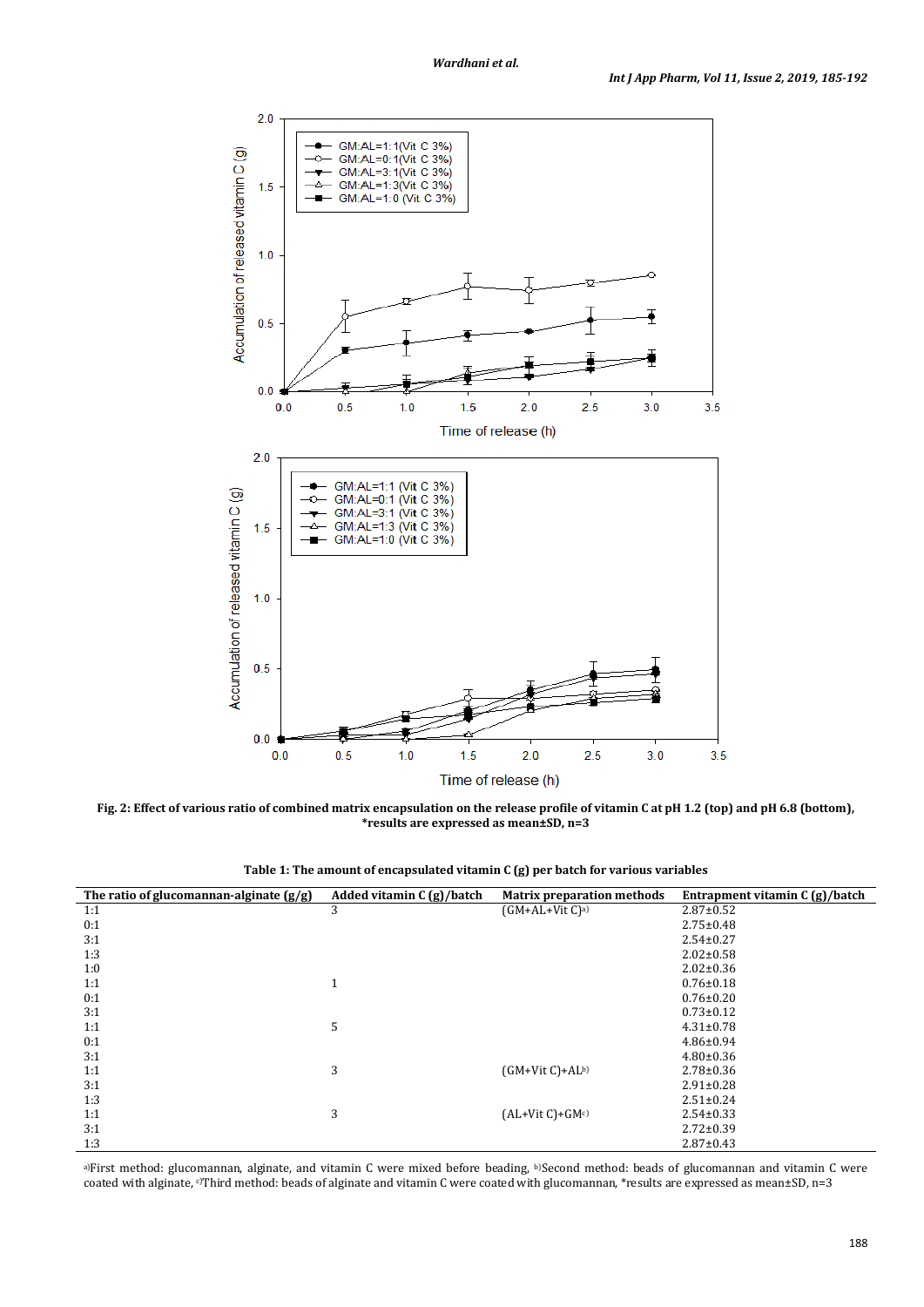

**Fig. 3: Effect of concentration of 3% vitamin C on the release profile of vitamin C at pH 1.2 (top) and 6.8 (bottom), \*Results are expressed as mean±SD, n=3**

In this work, the encapsulation was applied to manage the release rate of vitamin C which controls by the pH of the simulated-digestion liquid. Fig. 3 shows the release rate of vitamin C from the matrix was faster in the intestine liquid-like than in the stomach, especially during the first two hour. The 1:1 (g/g) matrix of 3% vitamin C was the one that has a relative low release in both pHs. The use of a combination matrix could adversely affect to extend the period of the drug release profile. This combination allows forming the perfect interaction of glucomannan, alginate and vitamin C which mediated by hydrogen bonding to trap and control the release of vitamin C.

Effect of encapsulation method on profile release of vitamin C at pH 1.2 (top) and pH 6.8 (bottom) is presented in fig. 4. The majority of the encapsulation method samples had low rate release in both pHs, except for the samples of ratio 1:3 of the first method. The first method encapsulation had higher release rate in pH 1.2 than that of pH 6.8. This high release seemed to relate with low efficiency as presented in fig. 1.

Alginate is less soluble in the acid liquid of stomach than in small intestine [23] which help in controlling release vitamin C. It consists of high content of the manuronate (M) group which is suitable in thickening applications, while the guluronate (G) group is best for gelation [24]. However, a high concentration of alginate could cause difficulties for vitamin C to be released due to increasing gelation. Therefore, a combination of alginate and glucomannan can maintain in trapping and releasing water-soluble vitamin C. A lower release value was observed when glucomannan was applied as the outer

layer of the matrix (the second preparation method). Previous research reported that sole glucomannan matrix shows a high value of control release [25].

#### **The functional groups**

The functional group comparison of alginate, glucomannan, vitamin C as well as their combinations is presented in fig. 5. All matrixes materials have similar peaks in the range of 400-4000 cm-1, except those of the ascorbic acid. The peaks of glucomannan are in agreement with Chua *et al.* [26] and Wardhani *et al.* [27]. The native glucomannan has a wide band of the peak at  $\sim$ 3400 cm<sup>-1</sup> which attributed to 0-H stretching vibration. Some other peaks which also detected in glucomannan matrix in range of 1000-2000 cm<sup>-1</sup> are carbonyl of acetyl groups ( $\sim$ 1730 cm<sup>-1</sup>) angular deformation of C-H ( $\sim$ 1410 and 1370 cm<sup>-1</sup>) and C-O-C ether bond stretching  $\left[\sim 1150 \text{ cm}^{-1} \text{ and } \sim 1070 \text{ cm}^{-1}\right]$ . Chua *et al.* [26] also reported the presence of the peaks at ∼870 cm<sup>−</sup>1and ∼800 cm<sup>−</sup><sup>1</sup> which attributed to β-glucosidic and β-mannosidic linkages in glucomannan.

The native alginate has also an O-H stretching band  $(\sim]3400 \text{ cm}^{-1}$ ), O-C=O asymmetric stretching group  $({\sim}1610 \text{ cm}^{-1})$ , O-C=O asymmetric stretching (~1420 cm-1), similar as reported by Huang *et al.* [28]. Gomez-Ordonez and Ruperez [29] reported the peaks of alginate sample also found at  $\sim 1080$  cm<sup>-1</sup>and  $\sim 1020$  cm<sup>-1</sup> bands which assigned to C-O and C-C stretching vibrations of pyranose ring and C-O-C glycosidic bonds. Moreover, Wang *et al.* [30] reported four peaks are detected in the fingerprint region of carbohydrates in alginate (950–750 cm<sup>−</sup>1). The weak peaks at ~940 and ~930 cm−<sup>1</sup> are assigned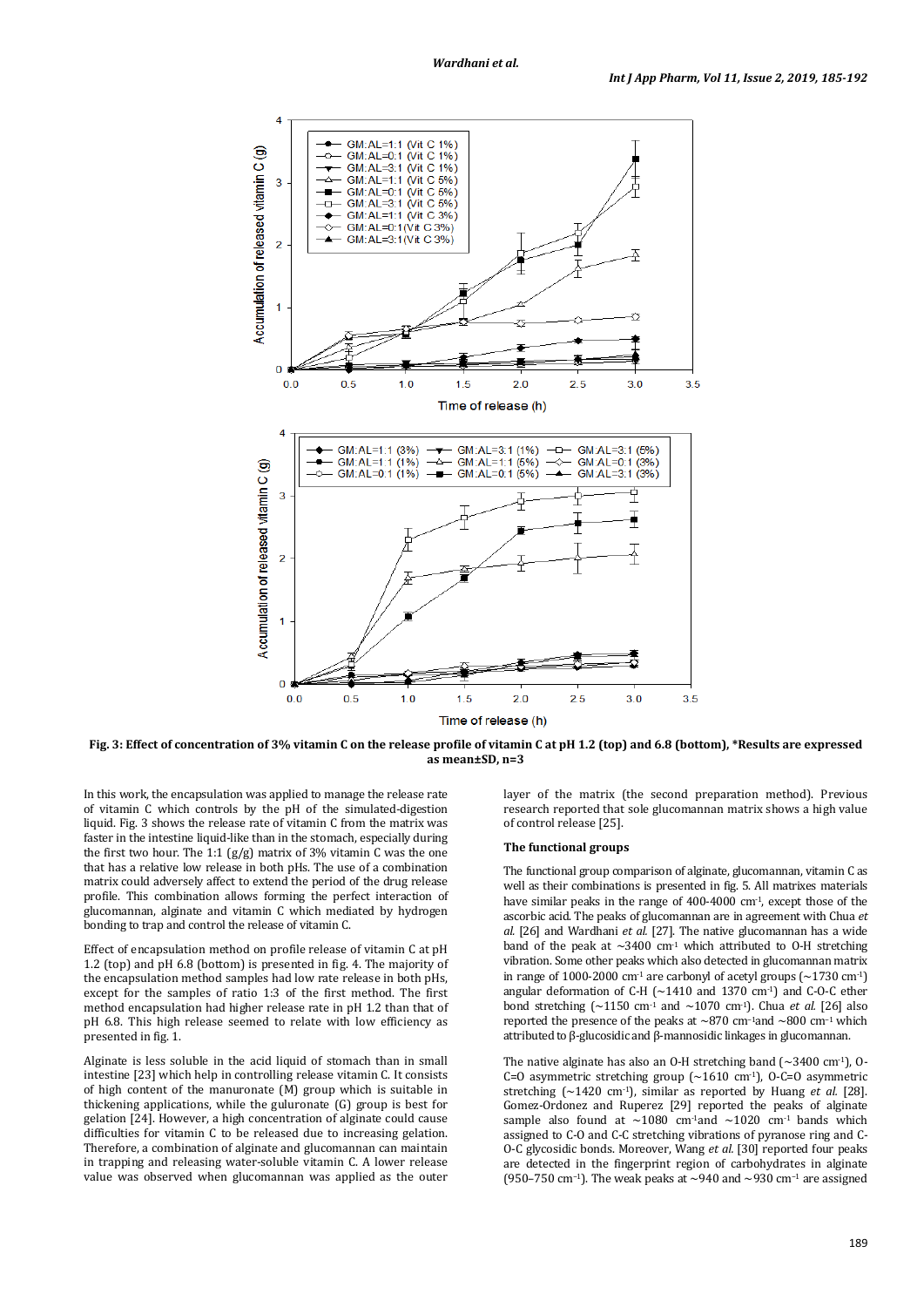to C–O stretching in pyranose rings and α-bond in polysaccharide chains. Two other peaks at ~875 and ~800 cm<sup>−</sup><sup>1</sup> are characteristic of guluronic and mannuronic acid groups, respectively [29].

Both Chua *et al.* [26] and Huang *et al.* [28] reported a–CH 2-

stretching vibration at  $\sim$  2900 cm<sup>-1</sup> band was found in glucomannan

and alginate. Interestingly, either lone glucomannan or lone alginate did not show a clear peak around  $\sim$  2900 cm<sup>-1</sup> which assigned to C-H group. This peak is observed only in the combination matrixes. The peak suggested that although each of glucomannan, alginate and vitamin C had unnoticeable absorbance of the stretching groups, this peak became stronger when these polysaccharides were combined.

 $2.5$ (1GM+VitC)+1AL Accumulation of released vitamin C (g) 3GM+Vit C)+1AL<br>1GM+Vit C)+3AL)<br>1AL+Vit C)+1GM  $2.0$ ("ALE: UN O): TOM<br>(3AL+Vit C)+1GM<br>(1AL+Vit C)+3GM (1GM+1AL+Vit C)<br>(1GM+1AL+Vit C)  $1.5$ 3GM+1AL+Vit C)  $1.0$  $0.5$  $0.0$  $\mathbf 0$  $\overline{2}$  $\overline{3}$ 4 Time of release (h)  $2.5$  $(1GM+VitC)+1AL$ Accumulation of released vitamin C (g) (19M+VIC)+1AL<br>(1GM+Vit C)+1AL<br>(1GM+Vit C)+3AL)<br>(1AL+Vit C)+1GM  $2.0$ (1742 - 1761 - 1761 - 1761 - 1761 - 1761 - 1761 - 1761 - 1762 - 1764 - 1764 - 1764 - 1765 - 1766 - 1<br>(1764 - 1765 - 1767 - 1768 - 1767 - 1768 - 1769 - 1764 - 1765 - 1766 - 1766 - 1766 - 1766 - 1766 - 1766 - 176  $1.5$ 1GM+1AL+Vit C) 3GM+1AL+Vit C 1GM+3AL+Vit C)  $1.0$  $0.5$  $0<sub>0</sub>$  $1.5$  $2.0$  $2.5$  $3.0$  $3.5$  $0.0$  $0.5$  $1.0$ Time of release (h)

**Fig. 4: Effect of encapsulation method of vitamin C on the release profile of vitamin C at pH 1.2 (top) and pH 6.8 (bottom), \*Results are expressed as mean±SD, n=3**



**Fig. 5: Functional groups of various preparations of vitamin C encapsulation**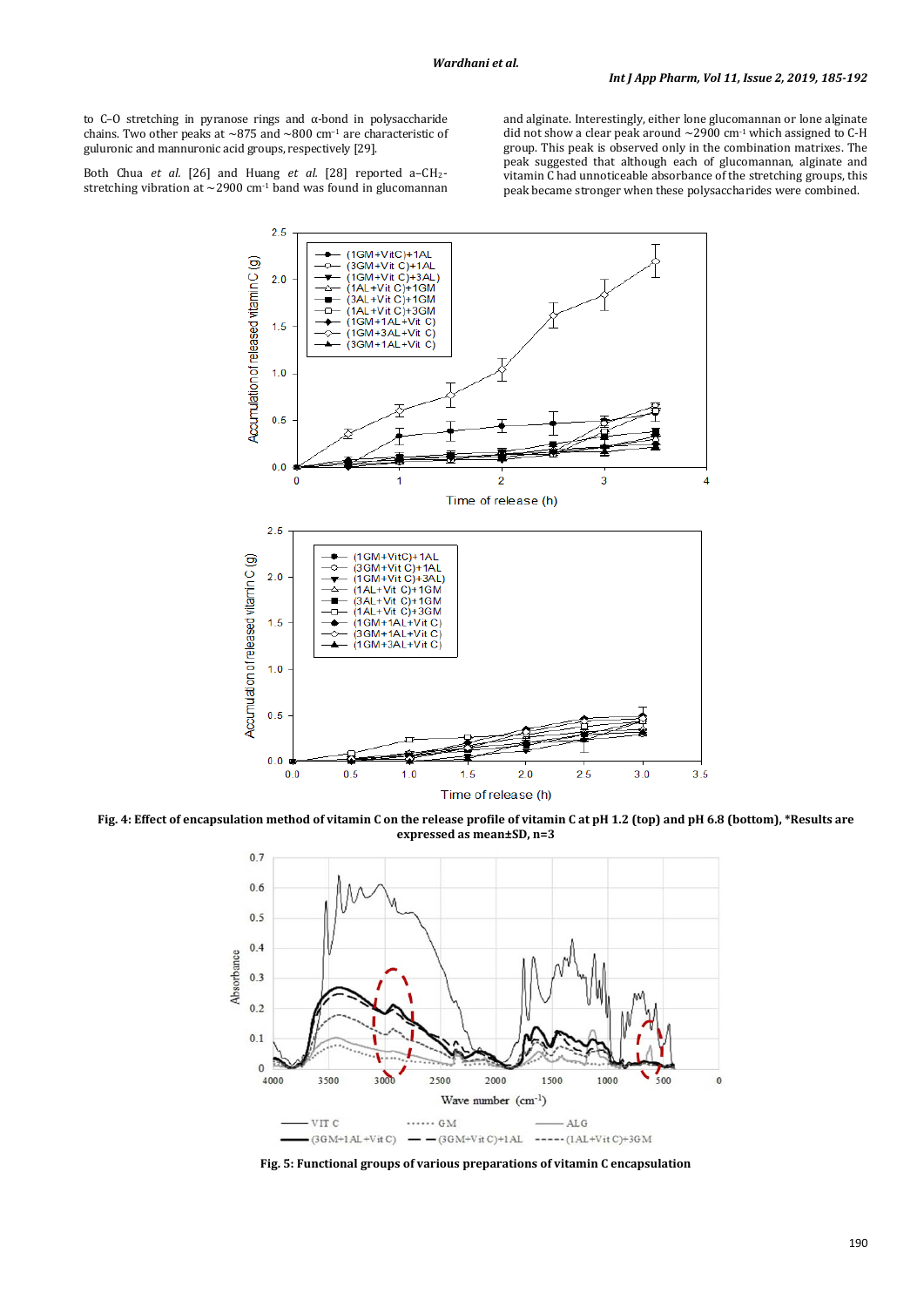





**Fig. 6: Morphology of encapsulated 3% vitamin C using various preparation methods: glucomannan and alginate (3:1, g/g) were blend together with the vitamin C (top), bead of three-parts of glucomannan and vitamin C which coated with one-part alginate (middle), bead of one part of alginate and vitamin C which coated with three-parts of glucomannan (bottom)**

#### **Bead morphologies**

The surface morphologies of encapsulate vitamin C prepared with three methods are described in fig. 6. The first method which blended glucomannan, alginate and vitamin C all together resulted in the bead surface covered by a group of rough square particles in some spots (fig. 6-top). When vitamin C was firstly encapsulated with glucomannan followed by alginate coating, the excipient mostly covered by the square separated particles (fig. 6-middle). Meanwhile, the fused particle covered the surface of the encapsulation when glucomannan was applied to cover the encapsulated vitamin C with alginate (fig. 6-bottom).

# **CONCLUSION**

The most efficient encapsulation was prepared using a similar ratio of glucomannan and alginate  $(1:1, g/g)$  for encapsulate 3% vitamin C. This ratio showed lower released vitamin C in pH 1.2 compared to that in pH 6.8. Coating the vitamin C-glucomannan bead with alginate showed better ability in encapsulating vitamin C. The absorbance of all combination of excipient increased in most of the peaks of the functional groups. The surface profile of the bead depended on the encapsulation preparation method.

#### **ACKNOWLEDGMENT**

The authors would like to acknowledge PNBP DIPA UNDIP (University of Diponegoro, Semarang-Indonesia) for funding the research project through International Publication Research (RPI) scheme 2016. Ms Farida DH and Ms Kazenina MS were acknowledged for their lab works.

# **AUTHORS CONTRIBUTIONS**

All the author have contributed equally

## **CONFLICTS OF INTERESTS**

All authors have none to declare

#### **REFERENCES**

- 1. Alishahi A, Mirvaghefi A, Tehrani MR, Farahmand H, Shojaosadatic SA, Dorkoosh FA, *et al.* Shelf life and delivery enhancement of vitamin C using chitosan nanoparticles. Food Chem 2011;126:935-40.
- 2. Cho Y, Kim JT, Park HJ. Size-controlled self-aggregated N-acyl chitosan nanoparticles as a vitamin C carrier. Carbohydr Polym 2012;88:1087-92.
- 3. Gao X, Chen L, Xie J, Yin Y, Chang T, Duan Y, *et al. In vitro* controlled release of vitamin C from Ca/Al layered double hydroxide drug delivery system. J Mater Sci Eng C 2014;39:56-60.
- 4. European Food Safety Authority (ESFA). Scientific opinion on dietary reference values for vitamin C. EFSA J 2013;3418:1-68.
- 5. McConnell EL, Fadda HM, Basit AW. Gut instincts: explorations in intestinal physiology and drug delivery. Int J Pharm 2008;364:213-26.
- 6. Zhang C, Chen J, Yang FQ. Konjac glucomannan, a promising polysaccharide for OCDDS. Carbohydr Polym 2014;104:175-81.
- 7. Jeganathan B, Prakya V. Preparation and evaluation of floating extended release matrix tablet using combination of polymethacrylates and polyethylene oxide polymers. Int J Pharm Pharm Sci 2014;6:584-92.
- 8. Rojas J, Ciro Y, Zapata S. Chitosan as a potential microencapsulation carrier for ascorbic acid stabilization in heterodisperse systems. Int J Pharm Pharm Sci 2015;7:69-72.
- 9. [Liu](https://www.sciencedirect.com/science/article/pii/S0023643816306053#!) W, Tian M, Kong y, Lu J, Li N, Han J. Multilayered vitamin C nanoliposomes by self-assembly of alginate and chitosan: longterm stability and feasibility application in mandarin juice. [LWT](https://www.sciencedirect.com/science/journal/00236438) 2017;75:608-15.
- 10. Gao S, Nishinari K. Effect of deacetylation rate on gelation kinetics of konjac glucomannan. Colloids Surf B 2004;38:241-59.
- 11. Alonso Sande M, Teijeiro D, Remunan Lopez C, Alonso MJ. Glucomannan, a promising polysaccharide for biopharmaceutical purposes. Eur J Pharm Biopharm 2009;72:453- 62.
- 12. Wang K, He Z. Alginate-konjac glucomannan-chitosan beads as a controlled release matrix. Int J Pharm 2002;244:117-26.